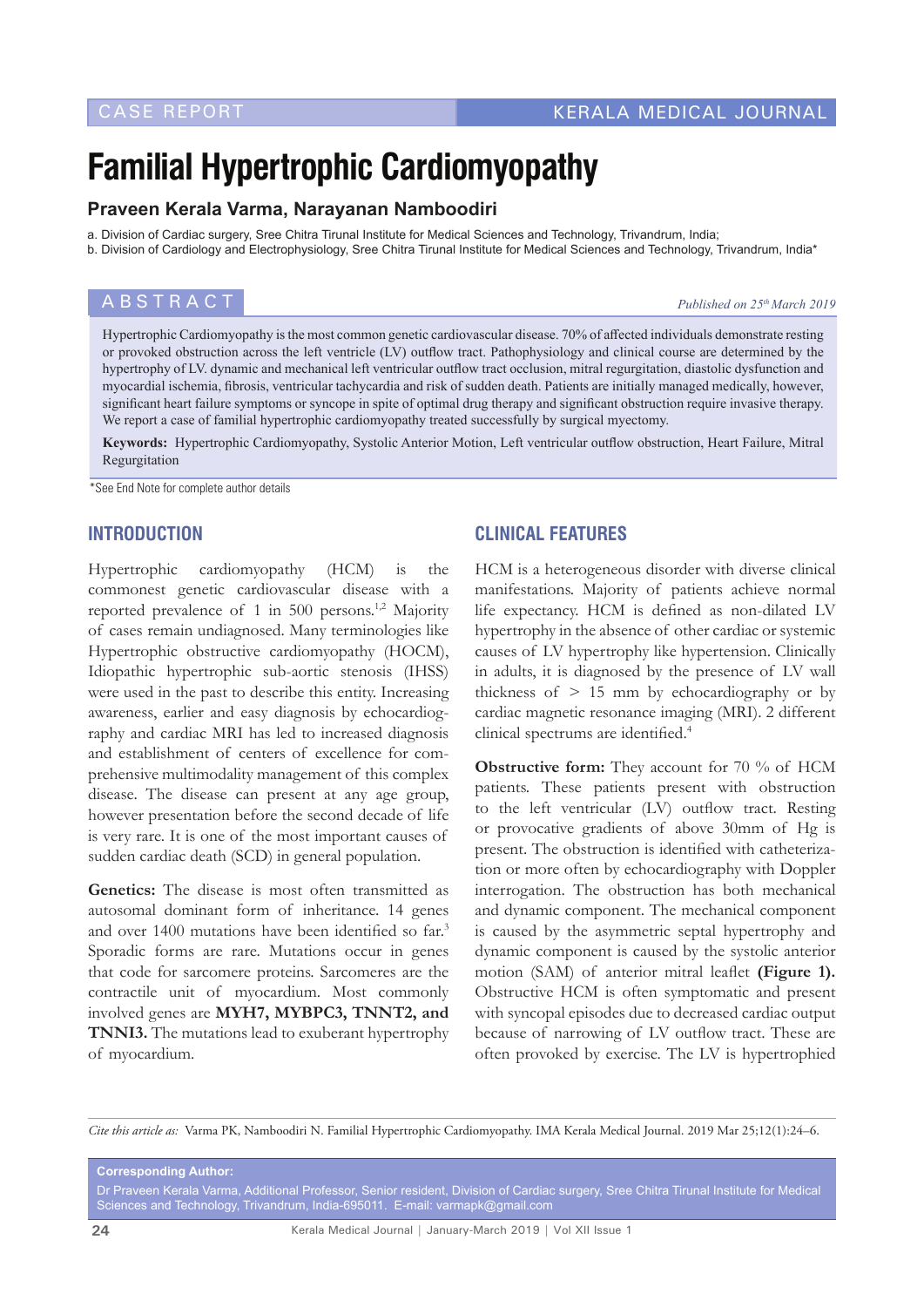

Figure 1. **Echocardiogram- Hypertrophic cardiomyopathy**

**Figure Legends:** TEE in Long axis view; (Thick arrow) shows the extensive hypertrophy of the Inter ventricular septum. The hypertrophy is typically asymmetrical compared to symmetrical hypertrophy seen in hypertensive patients. Asymmetric hypertrophy denotes hypertrophy of only few segments and typically affects the proximal inter-ventricular septum (arrow).This hypertrophy narrows the LV outflow leading to resting gradients (obstruction). (Thin arrow) shows SAM of mitral valve. The anterior leaflet of mitral valve is bending to the outflow to cause dynamic obstruction. The thickened ventricular septum (shaded area) is resected during surgery to widen the outflow tract (see text for details).

and typically measures more than 15mm in diastole. This hypertrophied ventricle develops diastolic dysfunction, elevated diastolic pressure and secondary elevated left atrial pressure leading to shortness of breath. Demand supply mis-match of the coronary perfusion occurs and can lead to typical angina symptoms. Coronary perfusion anomalies eventually lead to cell death and replacement with collagen. This fibrosis typically starts in the subendocardial region and can extent to a variable degree. Fibrosis acts as nidus for development of ventricular tachycardia and SCD. Fibrosis is identified in Cardiac MRI as late gadolinium enhancement (LGE).<sup>5</sup> Quantification of LGE has important prognostic significance.5 The dynamic obstruction is provoked conditions that decrease the preload (filling status), or afterload (resistance to the work of ventricle) and increase the contractility or heart rate. Hence these patients poorly tolerate diuretics or ACE inhibitor while drugs decreasing contractility like B-Blockers or calcium channel blockers are used as the first line of therapy. Patients presenting with NYHA Class 3 or 4 symptoms with obstruction demonstrated by echocardiography and on maximal medications are candidates for invasive therapy.<sup>6</sup> Percutaneous alcohol ablation and surgical myectomy are the commonest invasive therapeutic modes. Surgical myectomy remains the gold standard for management of this disease.<sup>6</sup>

**Non obstructive forms:** Account for 30% of HCM patients. They are managed medically with B-Blockers, small dose of diuretics, Calcium channel Blocker like Verapamil. Patients decompensate with episode of

atrial fibrillation. Amiodarone is commonly prescribed in atrial fibrillation. Patients who have documented non sustained ventricular tachycardia are evaluated for Implantable Cardioverter-Defibrillator (ICD). This device can terminate ventricular tachycardia by antitachycardia pacing as well as defibrillate ventricular fibrillation, should it occur. In the areas of the world with limited resources, amiodarone is the antiarrhythmic of choice for such patients. Sotolol can be substituted if amiodarone toxicity occurs.

We describe the typical management pattern of a patient who presented with obstructive form of familial HCM.

## **CASE REPORT**

51 year old female without any coronary risk factors presented with history of recurrent palpitations NYHA class 3 for 3 years. She had 4 episodes of syncope and has exertion angina NYHA class 2 and shortness of breath NYHA class 3. Her mother suffered from HCM and had a SCD. Her brother is also diagnosed as HCM. O/E her heart rate was 68/mt regular, BP was 130/80 mm of Hg. Cardiovascular examination showed normal heart sounds with ejection systolic murmur increasing with squatting and Valsalva maneuver. CXR showed no cardiomegaly. ECG was WNL. Transthoracic echocardiography showed ejection fraction of 60  $\%$ , asymmetric LV hypertrophy of septum with a peak LV outflow gradient of 45 mm of Hg and associated mid cavity LV gradient of 70 mm of Hg. Holter study showed evidence of paroxysmal atrial tachycardia. She underwent diagnostic coronary angiogram which showed normal coronaries. Hemodynamic study showed peak gradient of 70 mm of Hg which increased to 128 mm of Hg post ectopic beat. LV angiogram showed significant thickening of mid cavity septum with moderate mitral regurgitation. She was put on maximal medical therapy. However on maximal medical therapy she continued to be symptomatic; hence she was referred for surgery.

Intraoperative Trans-esophageal Echocardiography (TEE) examination confirmed the findings of TTE **(Figure 1).** She underwent extended myectomy<sup>7</sup> on cardio-pulmonary bypass (CPB). The surgical steps involve placing the patient on aorto-bicaval cardio pulmonary bypass, aortic cross clamping and arresting the heart with cardioplegia solution. A transverse aortotomy was made to aid the exposure. The aortic valve leaflets were retracted and the thickened interventricular septum was excised beyond the level of mitro-septal contact to the apex of LV. Aortotomy